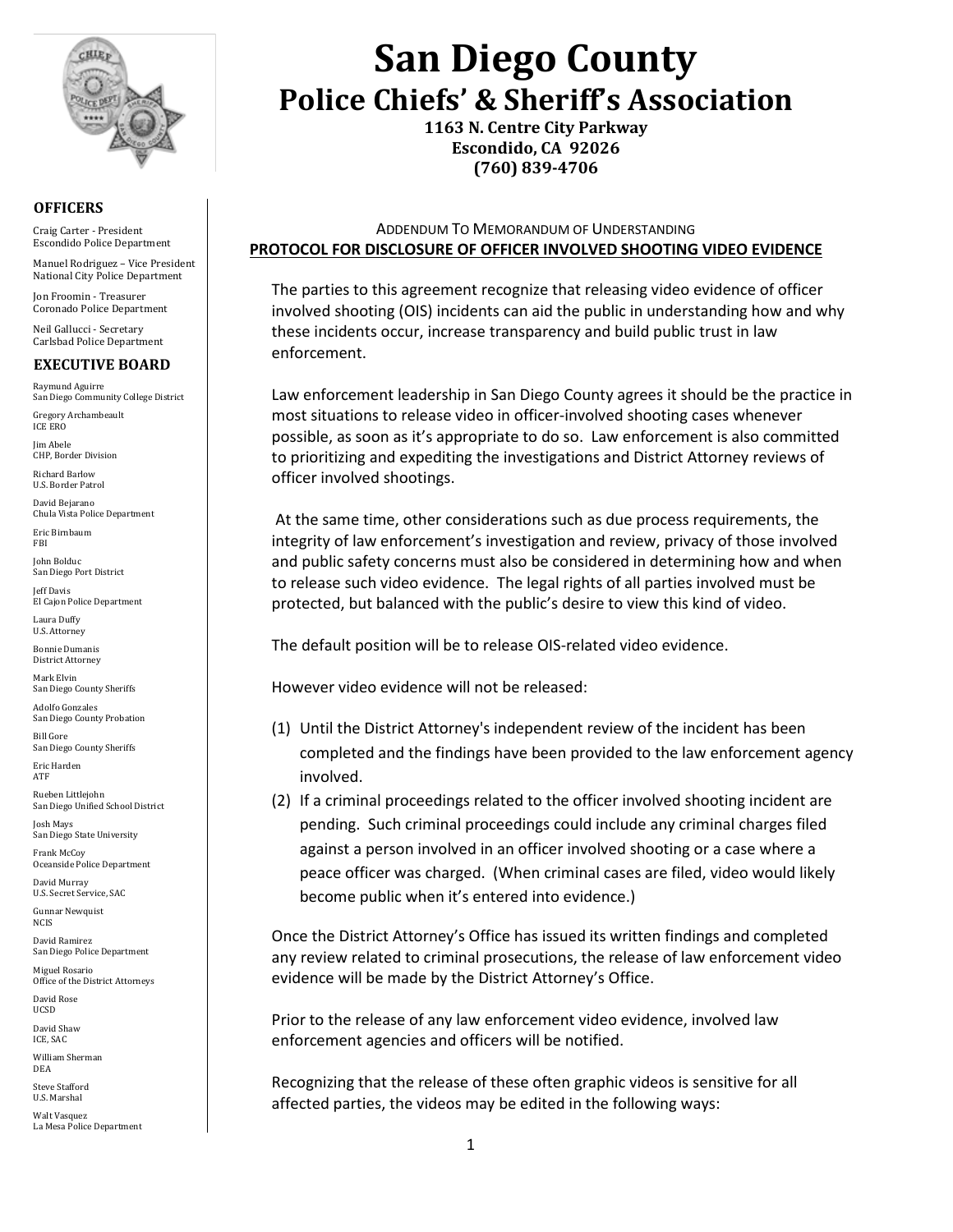- 1) For privacy and safety concerns, the faces of the officers, witnesses, and the person shot will be blurred out. Other distinctive identifying features may also be rendered unidentifiable.
- 2) The segments of the video relevant to the review, legal analysis and decision of the District Attorney will be identified. Only those portions of the video related to the DA's decision of whether or not a crime has been committed will be released.

In order to provide a consistent manner of release countywide, the District Attorney's Office will manage the release of OIS related law enforcement video to the media. To provide appropriate and important context related to an officer involved shooting, the District Attorney's Office will make a public statement and release the results of the DA's review at the same time the video is released.

The video evidence released is exempt under the California Public Records Act and law enforcement's decision to release certain portions of the video evidence does not otherwise waive that privilege.

While this policy will generally result in the release of the relevant portions of law enforcement video, there may be instances where the video is not released. The District Attorney has a legal and ethical duty not to do anything that would jeopardize the integrity of an investigation or prejudice a potential criminal case.

Exceptions may be made to this policy in the interests of justice and public safety. # # #

### ADDENDUM TO MEMORANDUM OF UNDERSTANDING **PROTOCOL FOR DISCLOSURE OF OFFICER INVOLVED SHOOTING VIDEO EVIDENCE**

## TERM OF AGREEMENT

The parties, evidenced by their signatures hereto, agree that this addendum shall be effective upon approval and shall remain in full force and effect until any party withdraws from participation or a revised version is established.

\_\_\_\_\_\_\_\_\_\_\_\_\_\_\_\_\_\_\_\_\_\_\_\_\_\_\_\_\_\_\_\_\_\_\_\_\_\_\_ \_\_\_\_\_\_\_\_\_\_\_\_\_\_\_\_\_\_\_\_\_\_\_\_\_\_\_\_\_\_\_\_\_\_\_\_\_\_\_\_\_\_

\_\_\_\_\_\_\_\_\_\_\_\_\_\_\_\_\_\_\_\_\_\_\_\_\_\_\_\_\_\_\_\_\_\_\_\_\_\_\_ \_\_\_\_\_\_\_\_\_\_\_\_\_\_\_\_\_\_\_\_\_\_\_\_\_\_\_\_\_\_\_\_\_\_\_\_\_\_\_\_\_\_

\_\_\_\_\_\_\_\_\_\_\_\_\_\_\_\_\_\_\_\_\_\_\_\_\_\_\_\_\_\_\_\_\_\_\_\_\_\_\_ \_\_\_\_\_\_\_\_\_\_\_\_\_\_\_\_\_\_\_\_\_\_\_\_\_\_\_\_\_\_\_\_\_\_\_\_\_\_\_\_\_\_

\_\_\_\_\_\_\_\_\_\_\_\_\_\_\_\_\_\_\_\_\_\_\_\_\_\_\_\_\_\_\_\_\_\_\_\_\_\_\_ \_\_\_\_\_\_\_\_\_\_\_\_\_\_\_\_\_\_\_\_\_\_\_\_\_\_\_\_\_\_\_\_\_\_\_\_\_\_\_\_\_\_

\_\_\_\_\_\_\_\_\_\_\_\_\_\_\_\_\_\_\_\_\_\_\_\_\_\_\_\_\_\_\_\_\_\_\_\_\_\_\_ \_\_\_\_\_\_\_\_\_\_\_\_\_\_\_\_\_\_\_\_\_\_\_\_\_\_\_\_\_\_\_\_\_\_\_\_\_\_\_\_\_\_

Agreed hereto by all parties whose signatures appear below: Agency Agency